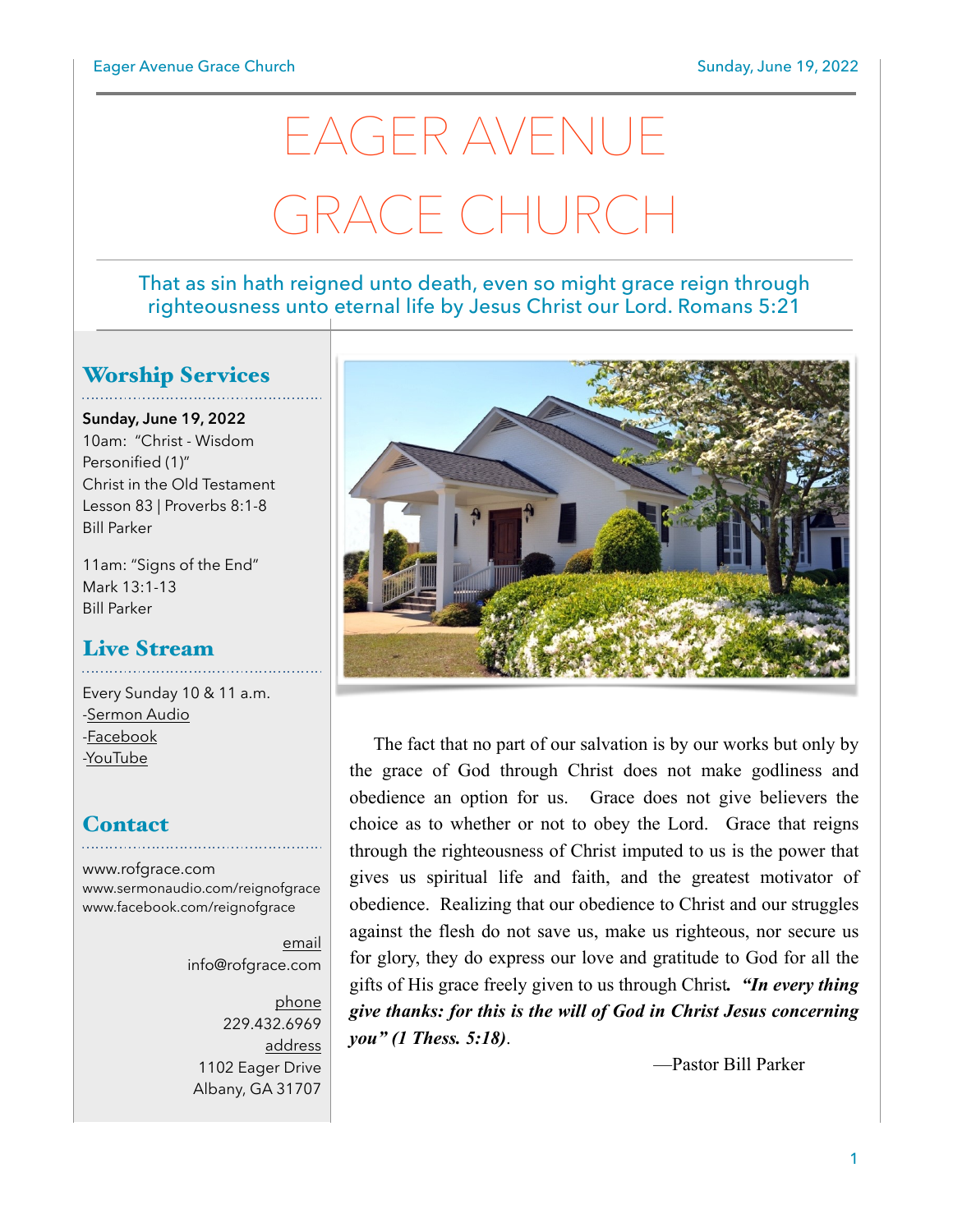"For we are His workmanship, created in Christ Jesus unto good works, which God hath before ordained that we should walk in them."

## *heaven." (Matthew 5:16)* Think about this, dare we ever imagine that men will ever

*good works, and glorify your Father which is in* 

glorify God because of works that WE do? What is the believer's light? It is Christ who is the Light and His Gospel! We are to shine the Gospel light that men may see that our good works are the works of our Savior, Christ Jesus! If men are enabled to see His good works, then will they glorify our Father Who is in heaven! Let us put the spotlight on the Lord Jesus not ourselves! —Pastor Gary Shepard

 *"Let your light so shine before men, that they may see your* 

#### **Birthdays**

**Jennifer Vanzandt - June 20th Nick Parr - June 22nd Mark Pannell - June 24th** 

#### Gospel Meeting

Mark your calendars now for October 14-16 and plan to be with us. Speakers will be Pastor Richard Warmack of Grace Baptist Church in Ruston, LA, and Pastor Gary Shepard of Sovereign Grace Church in Jacksonville, NC. Details will be forthcoming.

#### Prayer Requests

. . . . . . . . . . . .

 Winston and Patricia Pannell, Alex Wages, Audrey Asher, Frank Dell, Cathy Robinson, Lori Ann Loosier, Leonard Qualls, Cassie Broxton, Nancy Byrd, James Mwali and the mission in Malawi, Africa.

*"Jesus saith unto him, I am THE WAY, THE TRUTH, and THE LIFE: no man cometh unto the Father, but by Me." (John 14:6)* Salvation is not a "joint cooperation" between God and man. Every elect sinner's salvation, their justification, their sanctification, their regeneration, and conversion, all of it RESTS EXCLUSIVELY in HIM WHO IS *"THE WAY, THE TRUTH, AND THE LIFE."* It is not based on their FAITH, their REPENTANCE, their love of others, their FORGIVENESS of others, or even their PERSEVERENCE. While they DO POSSESS and EXHIBIT true faith and true repentance, a desire to love God and their fellow men (especially their brethren), NONE OF THIS OR ALL OF IT COMBINE to save, keep, or qualify those justified by God for eternal life.

—Pastor Richard Warmack

 Self-reliance is the very bond of unbelief. It is essential infidelity, and one of its most deadly branches. You are an infidel if you trust in your own righteousness. You a Christian? You a churchman? No. You have, in the sight of God, neither part nor lot in the matter. You are spiritually dead, while you pretend to live. Until you are indued with faith in Christ's righteousness, your body (as a great man expresses it) is no better than "the living coffin of a dead soul." A Christian is a believer (not in himself, but) in Christ. And what is the language of a believer? Lord, I am, in myself, a poor, ruined, undone sinner. Through the hand of Thy good Spirit upon me, I throw myself at the foot of Thy cross; and look to Thee for blood to wash me, for righteousness to justify me, for grace to make me holy, for comfort to make me happy, and for strength to keep me in Thy ways. —Augustus Toplady (1774)